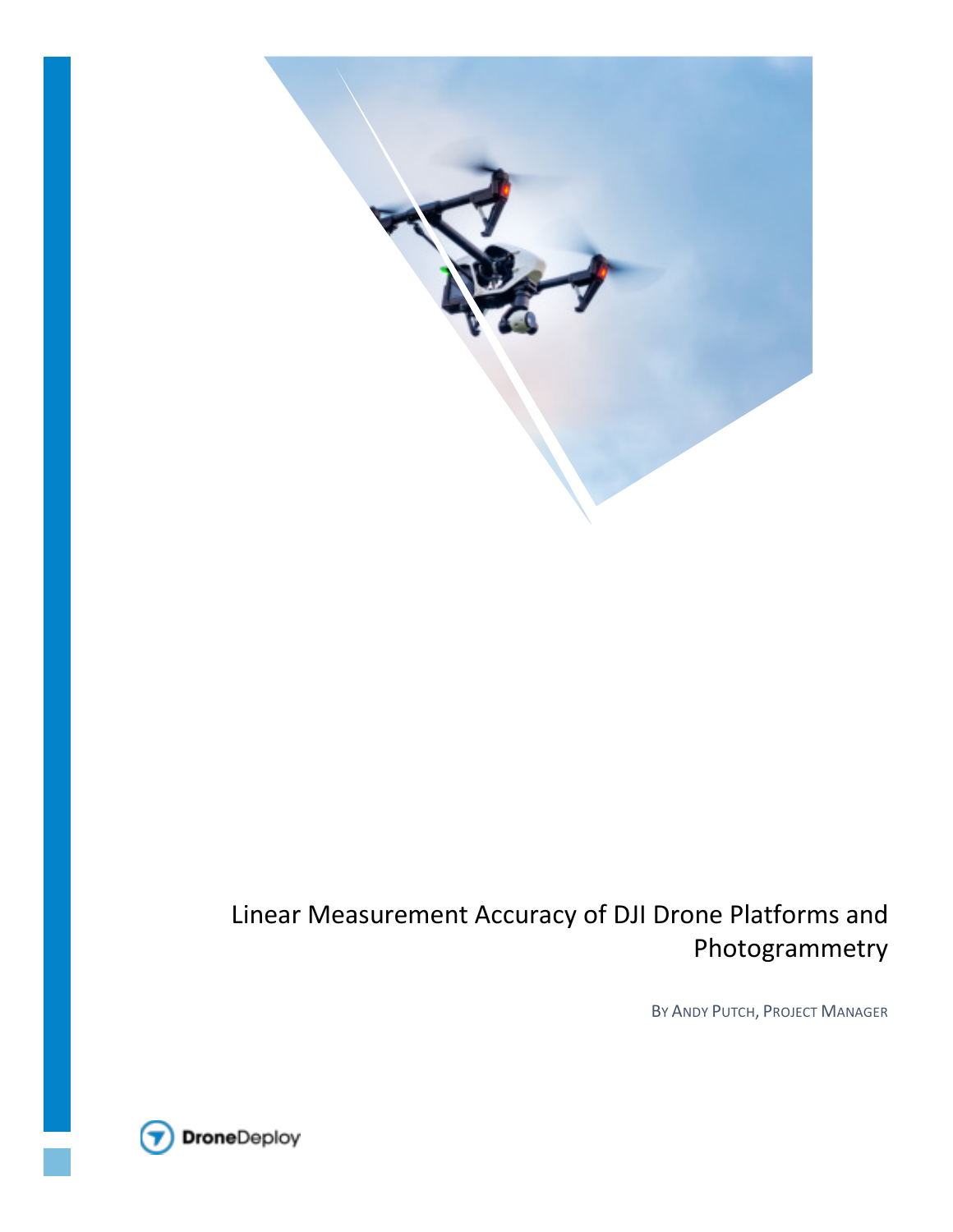

## **Table of Contents**

| Higher Resolution Cameras Reduced Average Measurement Error by 0.33%  9<br>Together, Camera Resolution and Altitude Halved Average Measurement Error 11<br>Use High Resolution Cameras for Increased Measurement Accuracy 13<br>Ground Control Points Produce the Most Consistent, Accurate Results 14<br>A Guide to Using Ground Control Points with Drone Mapping Software15 |  |
|--------------------------------------------------------------------------------------------------------------------------------------------------------------------------------------------------------------------------------------------------------------------------------------------------------------------------------------------------------------------------------|--|
|                                                                                                                                                                                                                                                                                                                                                                                |  |
|                                                                                                                                                                                                                                                                                                                                                                                |  |
|                                                                                                                                                                                                                                                                                                                                                                                |  |
|                                                                                                                                                                                                                                                                                                                                                                                |  |
|                                                                                                                                                                                                                                                                                                                                                                                |  |
|                                                                                                                                                                                                                                                                                                                                                                                |  |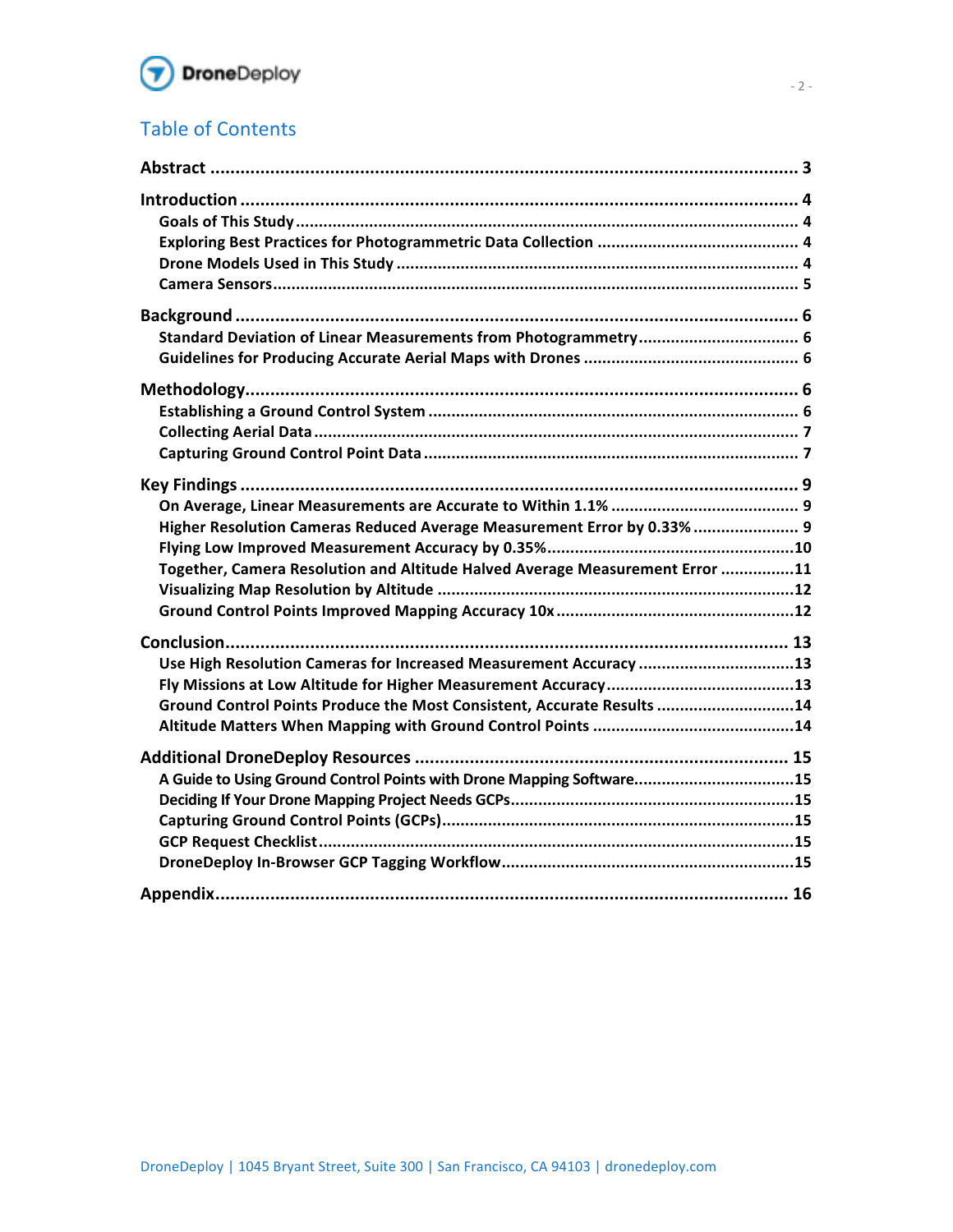

## **Abstract**

Drones are quickly becoming the go-to means for the collection of on-demand aerial imagery across industries such as construction, surveying, insurance, and mining. Photogrammetry allows us to digitalize the physical world and use that data to solve some of today's toughest challenges. In the process, it eliminates the need to manually capture data in dangerous areas such as industrial jobsites, quarries, roofs, and other elevated structures.

Photogrammetry relies on cameras to measure real-world objects and turn 3D space into 2D maps. This requires photogrammetry software to identify the location, orientation, and movement of the camera to calculate the position of three-dimensional points. Without a physical relationship between the camera and the subject being mapped, it is difficult to quantify the accuracy of photogrammetric outputs. Therefore, to properly quantify error the outputs must be ground-truthed against known values.

Cameras are physical devices that introduce errors into the data capture process. A camera's 2D image isn't a true representation of the physical world. This is because camera bodies and lenses cannot be manufactured perfectly, which create errors—such as distorted lines in a photo—that photogrammetry software must compensate for. These errors, even when compensated for, can create inaccuracies in linear measurements made on a processed map.

In this study DroneDeploy has investigated ways to improve mapping accuracy and put together a set of best practices to be used when making linear measurements. To test the accuracy of the measurements made using maps generated from data captured with industry-standard DJI drone platforms, DroneDeploy established a ground control system on the roof of its office. Then, more than 80 flights were logged—each exploring different flight altitudes, cameras, and photo overlap settings. The images collected were then processed in the cloud using the DroneDeploy map engine.

The data sets were analyzed and used to calculate the average margin of error for measurements of known control lengths. Using the results, DroneDeploy determined that using a performance camera and flying at low altitude with high image overlap produced maps with the best linear measurement accuracy.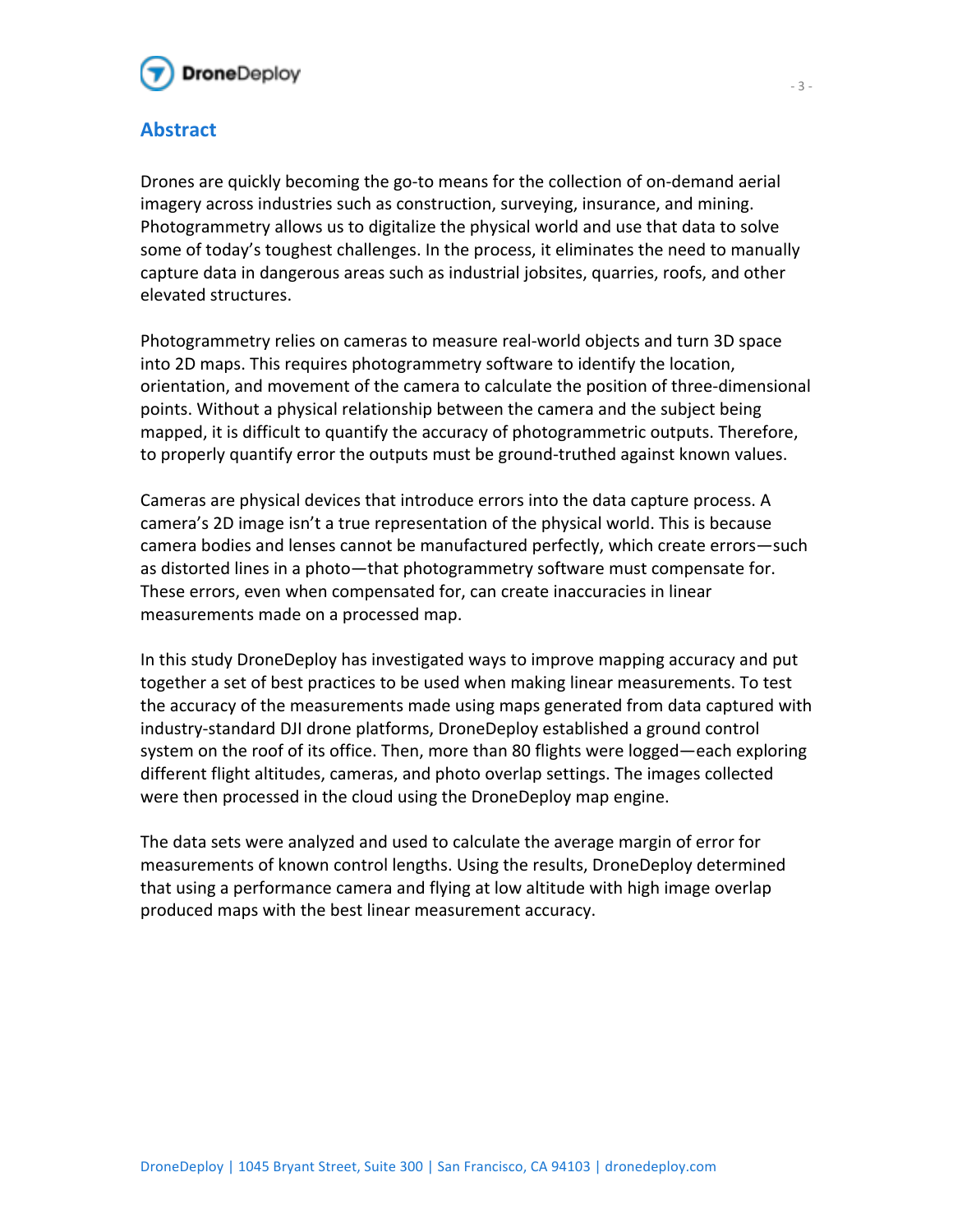

## **Introduction**

### Goals of This Study

When it comes to drone data, there is one metric that matters most: accuracy. Over the last few years, as drone technology has advanced, so too has the ability for drone maps to be highly accurate. But photogrammetric accuracy is poorly understood—particularly among those who are new to aerial mapping or just entering the commercial drone industry. To help shed light on this topic and provide businesses with access to reliable data, DroneDeploy conducted an experiment to assess the overall linear measurement accuracy of drone maps captured by standard DJI drone platforms and processed in the cloud using the DroneDeploy map engine.

The goal of this study was to provide quantitative data and guidelines for what users can expect from linear measurements on models created with cloud-based photogrammetry software. This study also included the relative accuracy of data collected and processed with and without the use of ground control points (GCPs). The results provide insight into the accuracy one can expect from each method and data to aid in deciding whether a DroneDeploy mapping mission requires the use of ground control points.

## Exploring Best Practices for Photogrammetric Data Collection

This paper provides guidance on how to improve the quality of input data collected using DJI drone models and cameras when producing maps on the DroneDeploy platform. This study, compares image results from a wide range of hardware options to determine the optimum flight settings for producing maps that can deliver accurate 2D measurements. The results can serve as guidelines when selecting flight parameters for mapping missions including: altitude, sidelap, and frontlap.

## Drone Models Used in This Study

The DJI drone models chosen for this exercise included the Mavic Pro, Phantom 3 Pro (P3P), Phantom 4 Pro (P4P), Inspire 1 (with DJI X3 Camera), Inspire 1 Pro (with DJI X5 Camera), and Inspire 2 (with DJI X4s Camera). The other DJI Phantom 3 models and the DJI Phantom 4 were excluded because these models share the same 12MP camera sensor included in the Phantom 3 Pro.

DroneDeploy chose to conduct this study with DJI drones because they are the number one camera and hardware platform used by professionals in the commercial drone industry. As these drones are the primary choice of DroneDeploy customers across industries including construction, agriculture, inspection, surveying, and mining, this dataset provides DroneDeploy's largest customer base insight into the accuracy that is capable with their hardware solution of choice.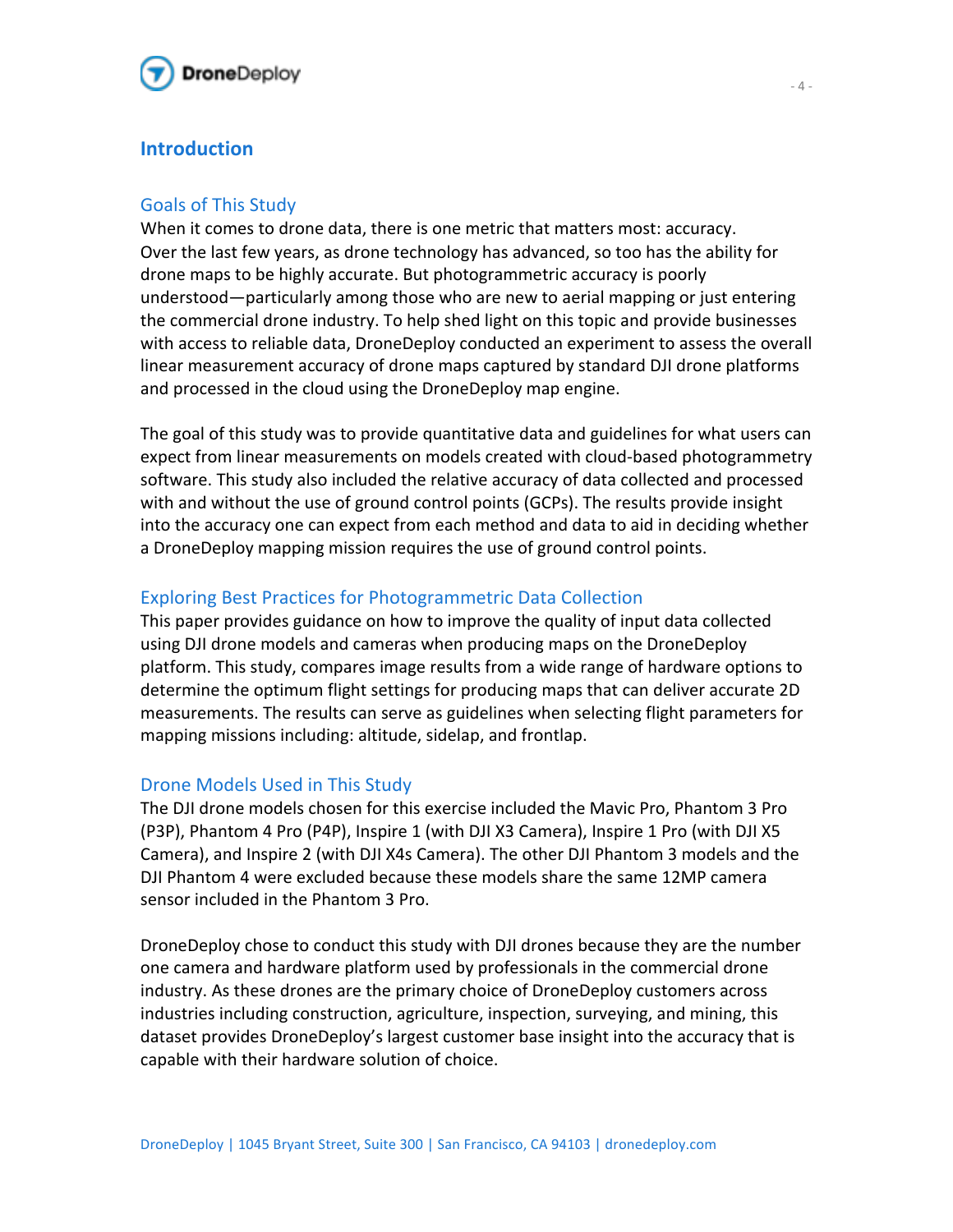

## Camera Sensors

There were a variety of sensors used to collect data in this study ranging from 12MP, 1/2.3" to 20MP, 1". This selection represents the full range of DJI cameras available on the market today and includes both mechanical and electronic camera shutters. The sensor specifications and characteristics can be found in Figure 1 and Table 1.



Figure 1. Camera Sensor Sizes

| <b>Drone</b>     | <b>Megapixels</b> | <b>Sensor Size</b> | <b>Field of View</b> | <b>Shutter Type</b> |
|------------------|-------------------|--------------------|----------------------|---------------------|
| P3P & I1 (X3)    | 12MP              | 1/2.3''            | $94^\circ$           | Rolling             |
| <b>Mavic Pro</b> | 12MP              | 1/2.3''            | $78^\circ$           | Rolling             |
| P4P & 12 (X4s)   | 20MP              | 1"                 | $84^\circ$           | Mechanical          |
| 11 Pro (X5)      | 16MP              | 4/3''              | $72^\circ$           | Rolling             |

Table 1. Camera Sensor Specifications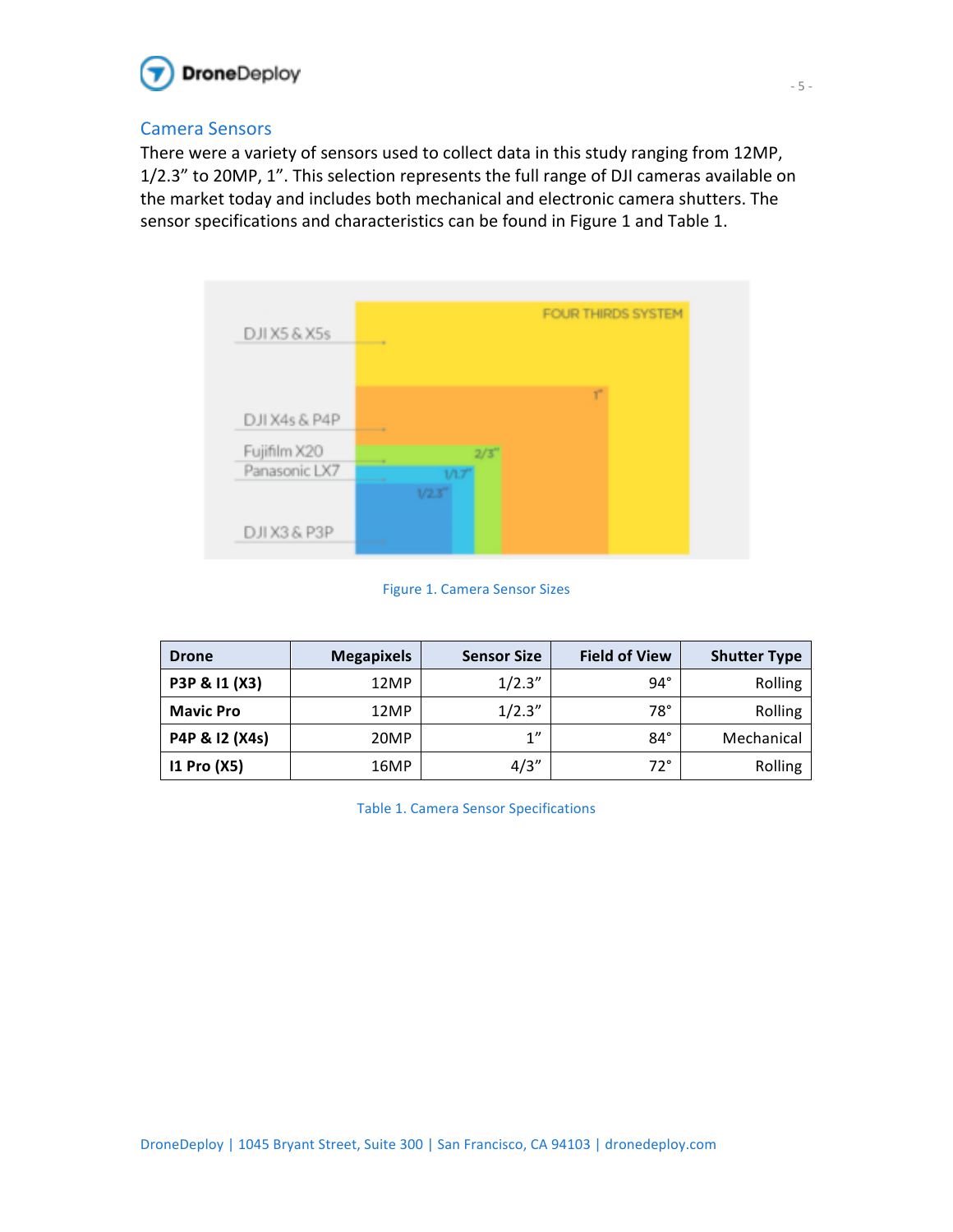

## **Background**

## Standard Deviation of Linear Measurements from Photogrammetry

Publicly available data related to the standard deviation of linear measurements from photogrammetry models is limited. Existing studies typically look at the accuracy of stockpile volumes, and does not include data specific to linear, point-to-point measurements. This makes it incredibly difficult to understand the margin of error one can expect from distance and area measurements.

In addition, canonical research on photogrammetric accuracy focuses on the use of GCP checkpoints. This means the accuracy is measured as a difference between the geographic position of a checkpoint as recorded by precision GPS, and the theoretical position of that checkpoint as calculated by the photogrammetry software. This method has been favored because it is the best way to isolate experimental variables, and considered to be the most scientifically rigorous. However, because a checkpoint's accuracy can only apply to a single point in space, the data does a poor job of evaluating the accuracy of linear measurements.

## Guidelines for Producing Accurate Aerial Maps with Drones

To date, there are few resources that provide guidelines regarding the capture and processing of aerial data for commercial use. Those that do exist do not provide hard data to back up suggestions, which leaves mapping professionals with little evidence to guide data capture methods.

## **Methodology**

## **Establishing a Ground Control System**

To test the accuracy of two-dimensional measurements, DroneDeploy established a ground control system on the roof of its 1045 Bryant Street offices. This is shown in Figure 2. In addition to ground control points, this control system defined control distances with known lengths. These control distances could then be compared with theoretical measurements made with photogrammetry software.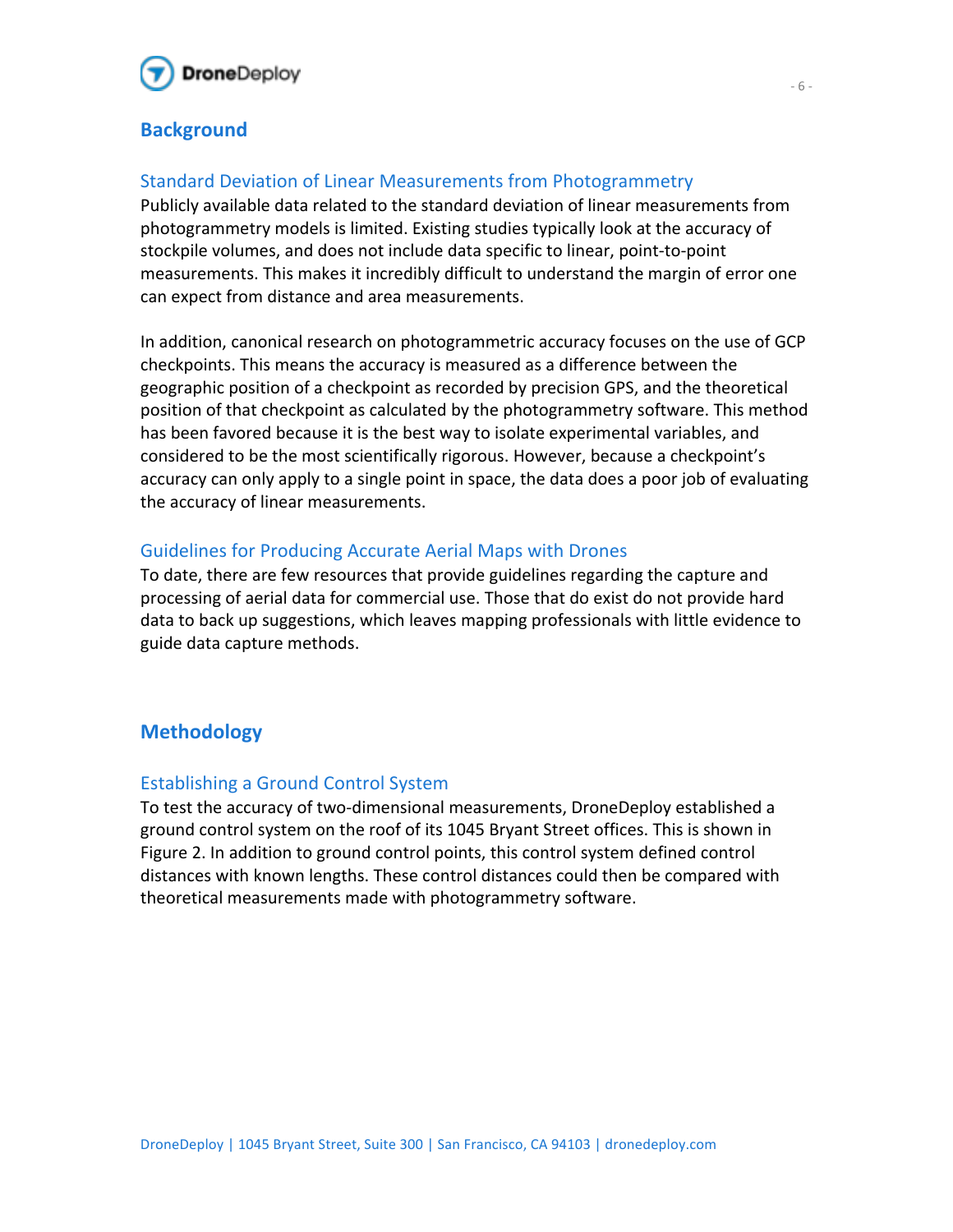





The ground control system used three  $1'x1'$  checkered markers that were placed in a large right angled "L" shape along the building's primary axis, with a fourth marker was added as a length that bisects the "L" axis. The control distances between each marker were measured manually using a metal tape measure and checked with a Leica Laser Distance Meter. 

### Collecting Aerial Data

Aerial data was then collected over more than 80 individual flights using DJI drones and the DroneDeploy mobile application. A total of 4 flights were flown at 66 ft., 100 ft., 200 ft., and 400 ft. above the surface of the roof using each DJI drone model, and then identically processed with the DroneDeploy map engine. Slight variations in lighting, flight path, and altitude were included to simulate real world variation in collected mapping data.

#### Capturing Ground Control Point Data

To collect the ground control point data, 5 additional targets measuring 3"x3" were placed on the roof. The geographic locations of the center of these larger targets were then recorded with an Emlid Reach RS and Trimble Catalyst. These global navigation satellite system (GNSS) receivers can be seen in Figures 3 and 4.

A processed aerial map of the ground control system setup can be seen in Figure 5. Once the ground station was set up, a DJI Phantom 4 Pro was used to map the roof once more at elevations of 66 ft., 100 ft., 200 ft., and 400 ft.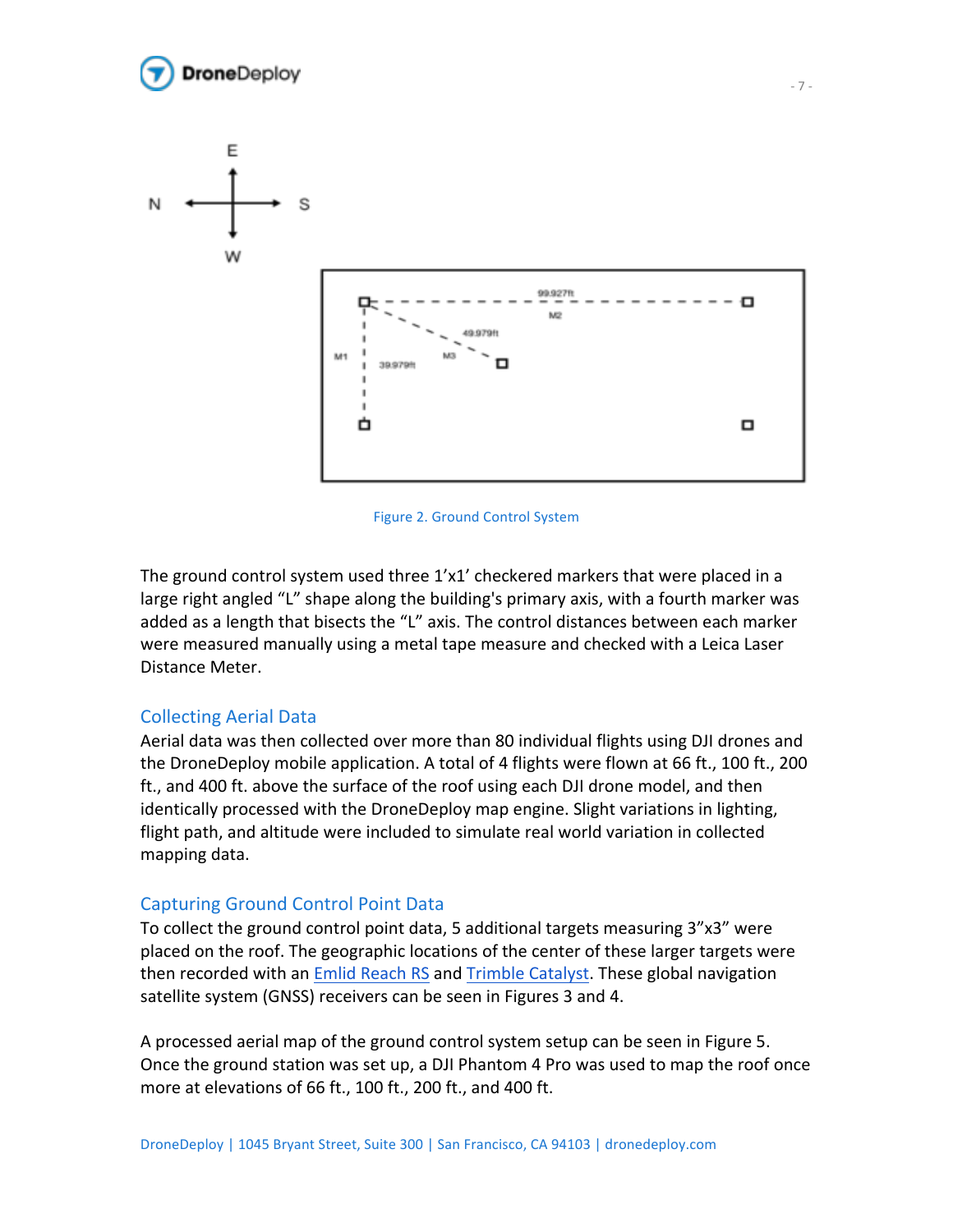

To better understand the standard deviation and average margin of error, a statistical sample was taken using the Phantom 4 Pro. Flying identical mission plans with GCPs at an elevation of 66 ft., a total of 6 flights were completed. Similarly, a final dataset was created without GCPs by flying the Phantom 4 Pro at 66 ft. an additional 10 times. This method was adopted to approximate the variation present in linear measurement accuracy when mapping one location under the same conditions.





Figure 3. Emil Reach RS Figure 4. Trimble Catalyst



Figure 5. Aerial View of Ground Control System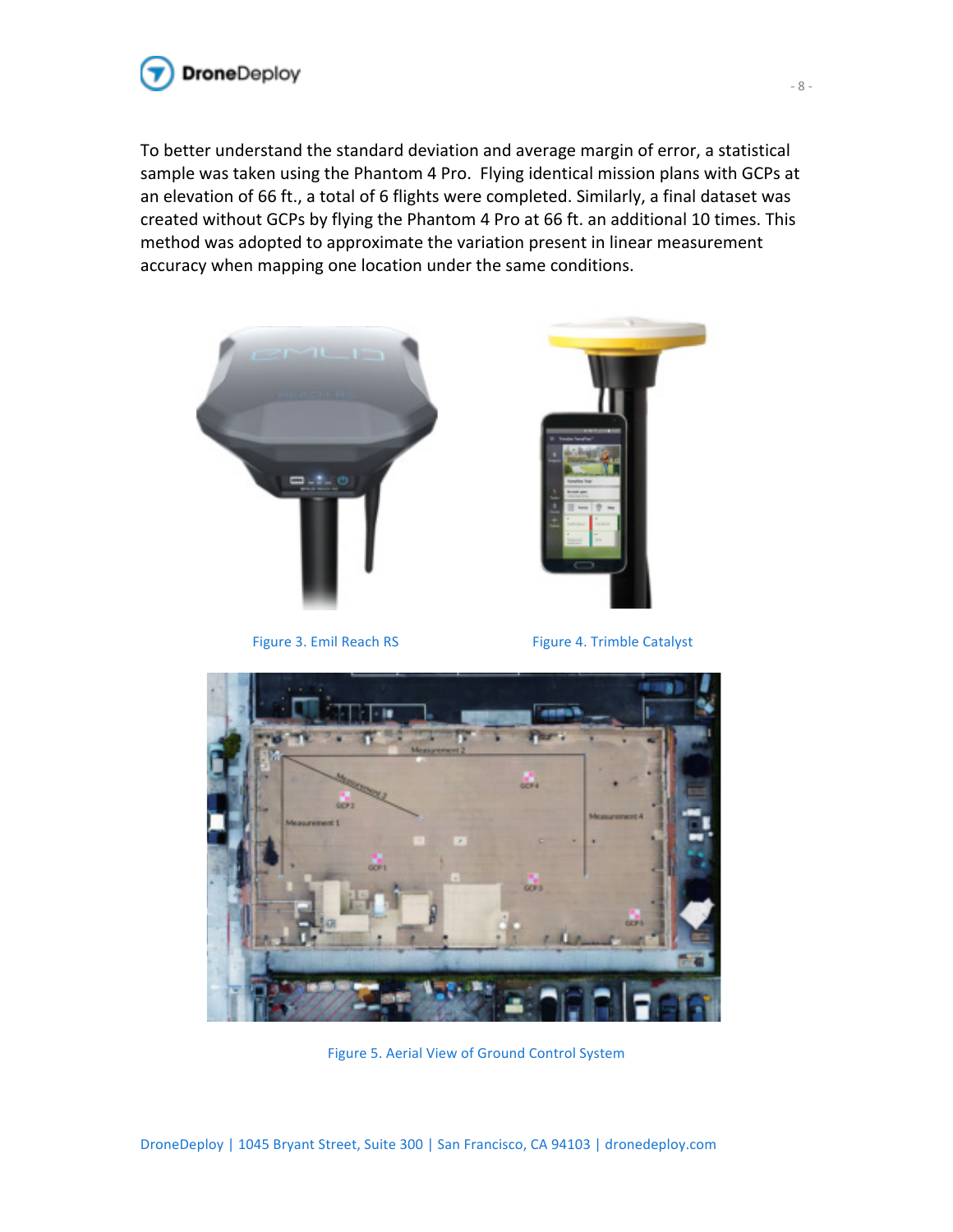

## **Key Findings**

## On Average, Linear Measurements are Accurate to Within 1.1%

When comparing the data collected across all the DJI drone models included in the study, the average margin of error for all flights was found to be 1.1%. By this we mean the value of the average measurement error was  $1.1%$  of the value of the control length. Thus, when measuring a 100ft length the average error would be 1.1 ft. These results can be found in Table 2. 

| <b>Flight Altitude (ft.)</b>    | <b>Measurement 1</b><br>(40ft) Error (ft.) | <b>Measurement 3</b><br>(50ft) Error (ft.) | <b>Measurement 2</b><br>(100ft) Error (ft.) |
|---------------------------------|--------------------------------------------|--------------------------------------------|---------------------------------------------|
| 66                              | 0.25                                       | 0.27                                       | 0.54                                        |
| 100                             | 0.35                                       | 0.39                                       | 0.85                                        |
| 200                             | 0.56                                       | 0.79                                       | 1.34                                        |
| 400                             | 0.67                                       | 0.88                                       | 1.44                                        |
| Avg. Measurement<br>Error (ft.) | 0.45                                       | 0.57                                       | 1.04                                        |
| Avg. Measurement<br>Error (%)   | 1.12%                                      | 1.14%                                      | 1.04%                                       |

#### Table 2. Margin of Error Without GCPs

## Higher Resolution Cameras Reduced Average Measurement Error by 0.33%

The data shows a clear correlation between higher resolution imagery and highly accurate maps. For example, the maps produced with the 12MP P3P camera yielded an average margin of error of 0.72 ft. across measurements taken, whereas the maps produced with the 20MP P4P camera yielded an average margin of error of 0.46 ft. By comparing the average margins of error for each control length as a percentage, it was found that the average measurement error for 20MP camera was 0.33% less than the 12MP camera. This data can be seen in Table 3. While 0.33% my not seem significant, remember that would be a 0.33 ft. ( $\approx$ 4 in.) reduction of error for a 100 ft. measurement.

The average measurement errors between the 12MP maps and 20MP maps showed that error would increase proportionally to camera resolution with a correlation coefficient of 0.33. Between 12MP and 16MP maps, this correlation coefficient was calculated at 0.56.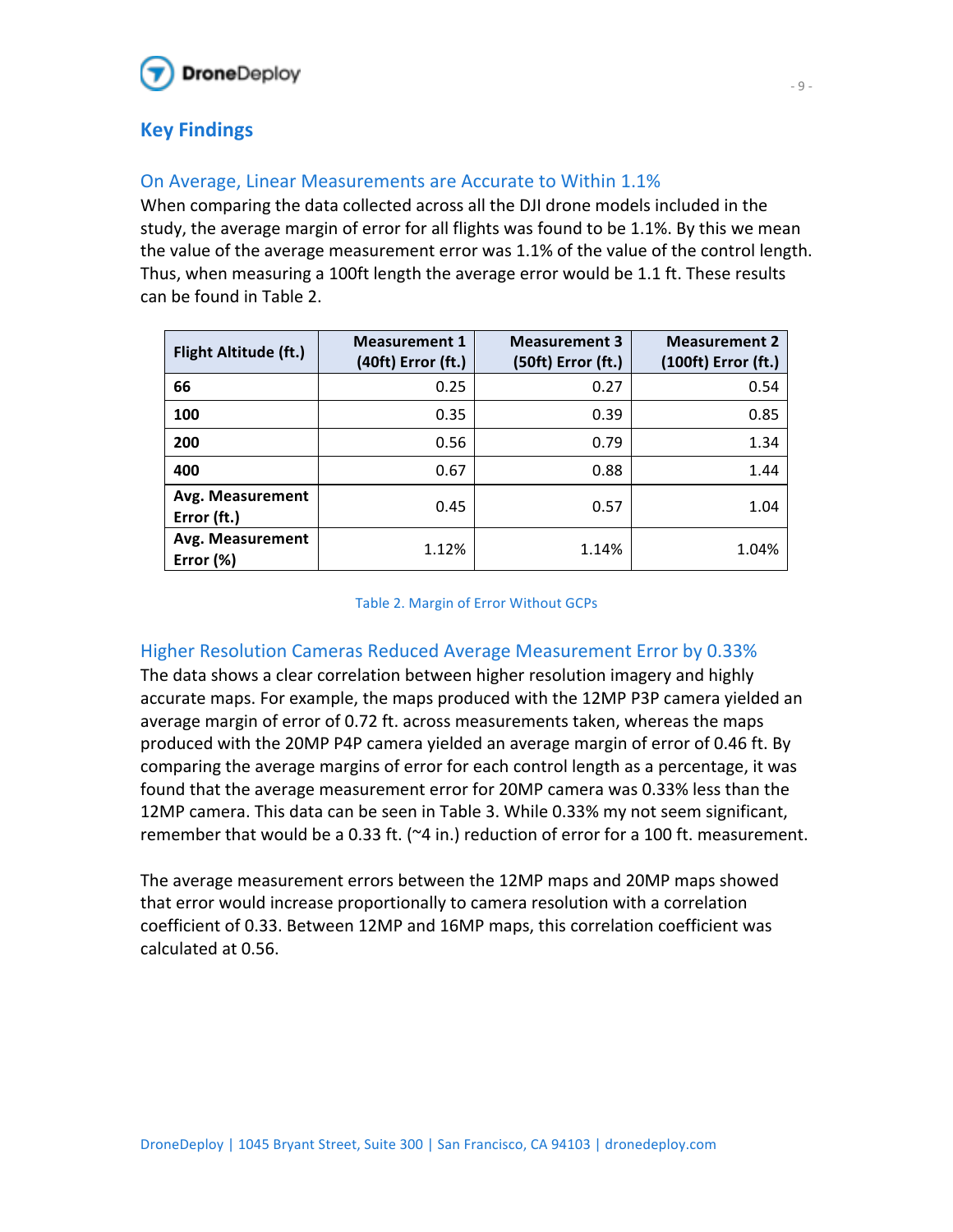

|                                  | <b>Measurement 1</b><br>(40ft) Error (ft.) |                            | <b>Measurement 2</b><br>(100ft) Error (ft.) |                            | <b>Measurement 3</b><br>50ft) Error (ft.) |                            |
|----------------------------------|--------------------------------------------|----------------------------|---------------------------------------------|----------------------------|-------------------------------------------|----------------------------|
| Flight Altitude (ft.)            | P <sub>3</sub> P<br>(12MP)                 | P <sub>4</sub> P<br>(20MP) | P3P<br>(12MP)                               | P <sub>4</sub> P<br>(20MP) | P <sub>3</sub> P<br><b>12MP)</b>          | P <sub>4</sub> P<br>(20MP) |
| 66                               | 0.34                                       | 0.19                       | 0.73                                        | 0.46                       | 0.34                                      | 0.245                      |
| 100                              | 0.39                                       | 0.30                       | 0.88                                        | 0.84                       | 0.41                                      | 0.31                       |
| 150                              | 0.47                                       | 0.60                       | 1.09                                        | 1.52                       | 0.38                                      | 0.64                       |
| 200                              | 0.32                                       | 0.89                       | 0.64                                        | 2.18                       | 0.52                                      | 1.04                       |
| 300                              | 1.55                                       | 0.12                       | 3.58                                        | 0.36                       | 1.94                                      | 0.06                       |
| 400                              | 0.92                                       | 0.33                       | 1.99                                        | 0.68                       | 1.13                                      | 0.41                       |
| Avg. Measurement<br>Error (ft.)  | 0.49                                       | 0.40                       | 1.06                                        | 0.49                       | 0.60                                      | 0.49                       |
| Avg. Measurement<br>Error $(\%)$ | 1.22%                                      | 1.00%                      | 1.06%                                       | 0.49%                      | 1.20%                                     | 0.98%                      |

Table 3. Correlation Between Resolution and Measurement Accuracy

The average measurement errors between the 12MP maps and 20MP maps showed that error would increase proportionally to camera resolution with a correlation coefficient of 0.33. Between 12MP and 16MP maps, this correlation coefficient was calculated at 0.56.

### Flying Low Improved Measurement Accuracy by 0.35%

The data suggests that flight plans conducted with lower altitudes will produce maps with higher accuracy than those flying at higher elevations. The average measurement errors showed that error would increase proportionally to flight altitude with an average correlation coefficient of 0.42. This correlation is visualized below in Chart 1 and Table 4.

There was a 0.35% improvement in measurement accuracy for maps flown at 66 ft. elevation compared with those flown at 100, 200, or 400 feet of elevation.

| <b>Height Correlation</b><br><b>Factor</b> | <b>Measurement 1</b><br>(40 ft.) | <b>Measurement 2</b><br>(100 ft.) | <b>Measurement 3</b><br>(50 ft.) | Average |
|--------------------------------------------|----------------------------------|-----------------------------------|----------------------------------|---------|
| Phantom 4 Pro                              | 0.466                            | 0.453                             | 0.419                            | 0.45    |
| Inspire 1 Pro (X5)                         | 0.355                            | 0.334                             | 0.564                            | 0.42    |
| Inspire $1(X3)$                            | 0.548                            | 0.512                             | 0.807                            | 0.62    |
| Phantom 3 Pro                              | 0.355                            | 0.295                             | 0.378                            | 0.34    |
| <b>Total</b>                               |                                  |                                   |                                  | 0.46    |

Table 4. Flight Altitude to Measurement Error Correlation Coefficients

DroneDeploy | 1045 Bryant Street, Suite 300 | San Francisco, CA 94103 | dronedeploy.com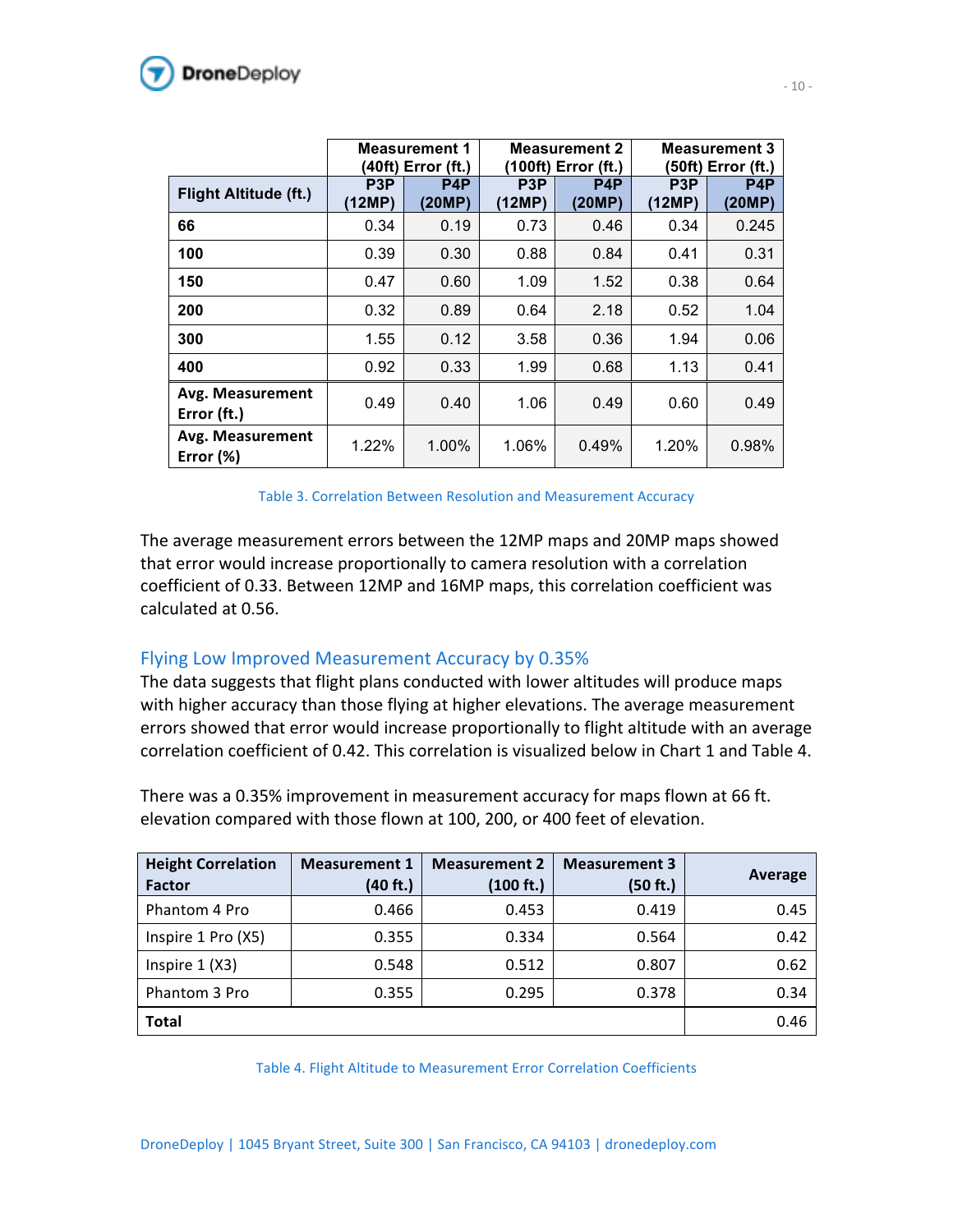



Chart 1. Phantom 4 Pro Measurement Error vs. Flight Altitude

### Together, Camera Resolution and Altitude Halved Average Measurement Error

When flying at lower altitudes and with a high-resolution camera  $-$  the average margin of error was reduced to 0.64%. This is nearly half the average margin of error for all drones at all altitudes. These results can be found in Table 5.

| <b>P4P Flight Number</b> | <b>Measurement 1</b><br>(40ft) Error (ft.) | <b>Measurement 3</b><br>(50ft) Error (ft.) | <b>Measurement 2</b><br>(100ft) Error (ft.) |
|--------------------------|--------------------------------------------|--------------------------------------------|---------------------------------------------|
| 1                        | 0.20                                       | 0.47                                       | 0.14                                        |
| $\overline{2}$           | 0.34                                       | 0.90                                       | 0.35                                        |
| 3                        | 0.42                                       | 1.15                                       | 0.45                                        |
| 4                        | 0.49                                       | 1.24                                       | 0.50                                        |
| 5                        | 0.07                                       | 0.21                                       | 0.02                                        |
| 6                        | 0.13                                       | 0.32                                       | 0.26                                        |
| $\overline{\mathbf{z}}$  | 0.14                                       | 0.24                                       | 0.22                                        |
| 8                        | 0.52                                       | 1.32                                       | 0.56                                        |
| 9                        | 0.04                                       | 0.09                                       | 0.07                                        |
| 10                       | 0.25                                       | 0.63                                       | 0.22                                        |
| Average (ft.)            | 0.26                                       | 0.28                                       | 0.66                                        |
| Average (%)              | 0.65%                                      | 0.56%                                      | 0.66%                                       |

Table 5. Margin of Error Without GCPs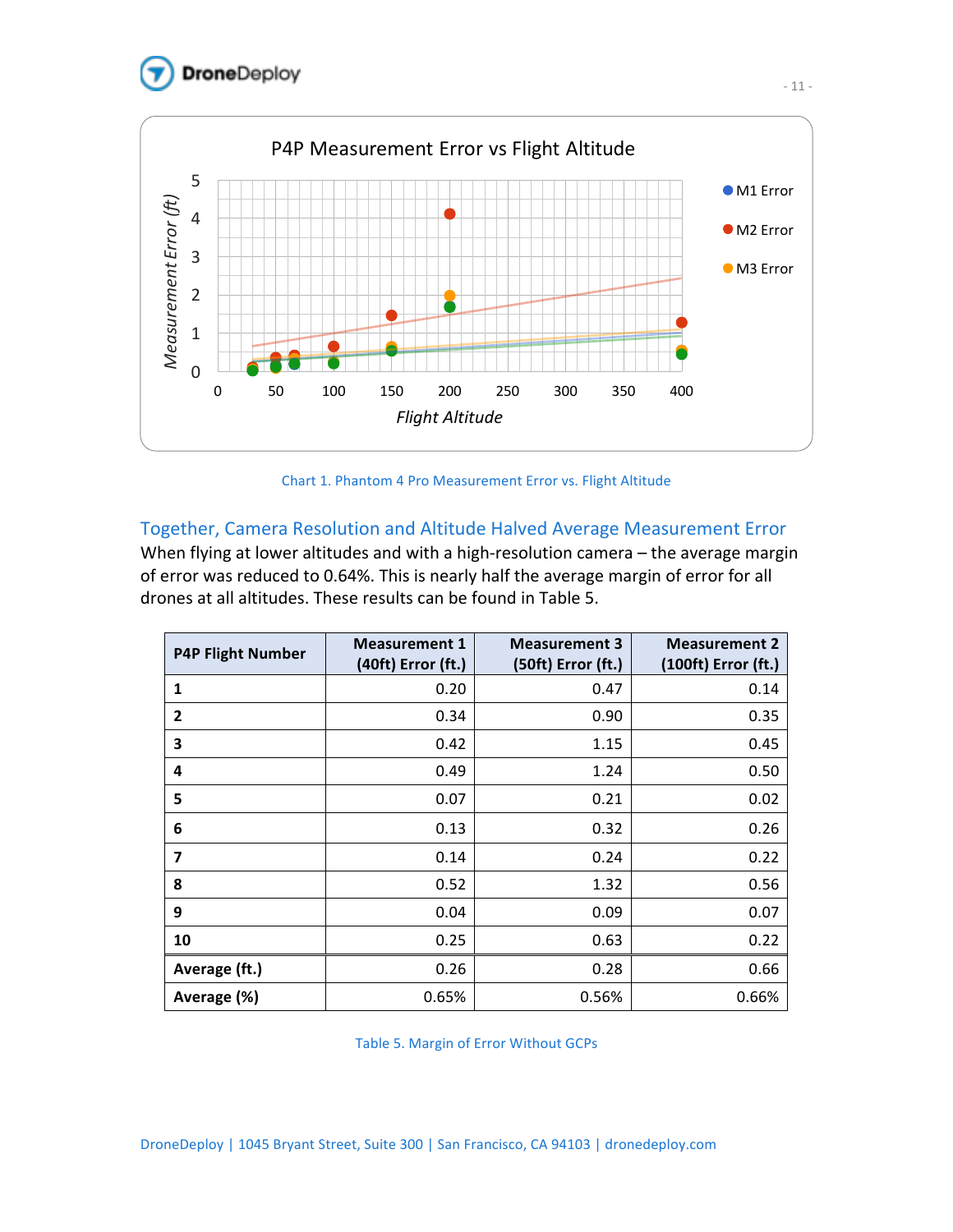

## Visualizing Map Resolution by Altitude

There was a significant difference in map resolution when flying at higher altitudes. This effect of altitude on map resolution made it difficult to mark the center of each ground control point when processing map data in DroneDeploy. For an example of the effect altitude has on image resolution see Figure 7.



# Phantom Sensors: 12MP (1/2.3") vs 20MP (1")

Figure 7. Map Resolution Visualized by Altitude

## Ground Control Points Improved Mapping Accuracy 10x

Across the 9 maps processed with GCPs, the average measurement error was reduced to 0.04 ft. (0.5 inches). Unlike the non-GCP maps, the average error was not dependent on the magnitude of the control length. The 100 ft. control length, which always produced the largest margin of error when measured on the non-GCP maps, was the most accurate with an average error of 0.01 ft. (0.12 inches. These small errors were also incredibly consistent and had very little variance. The average standard deviation  $(\sigma_x)$  of measurement errors on GCP maps was  $\sigma_x = 0.02$ , which was 10x smaller than non-GCP maps as shown in Chart 2.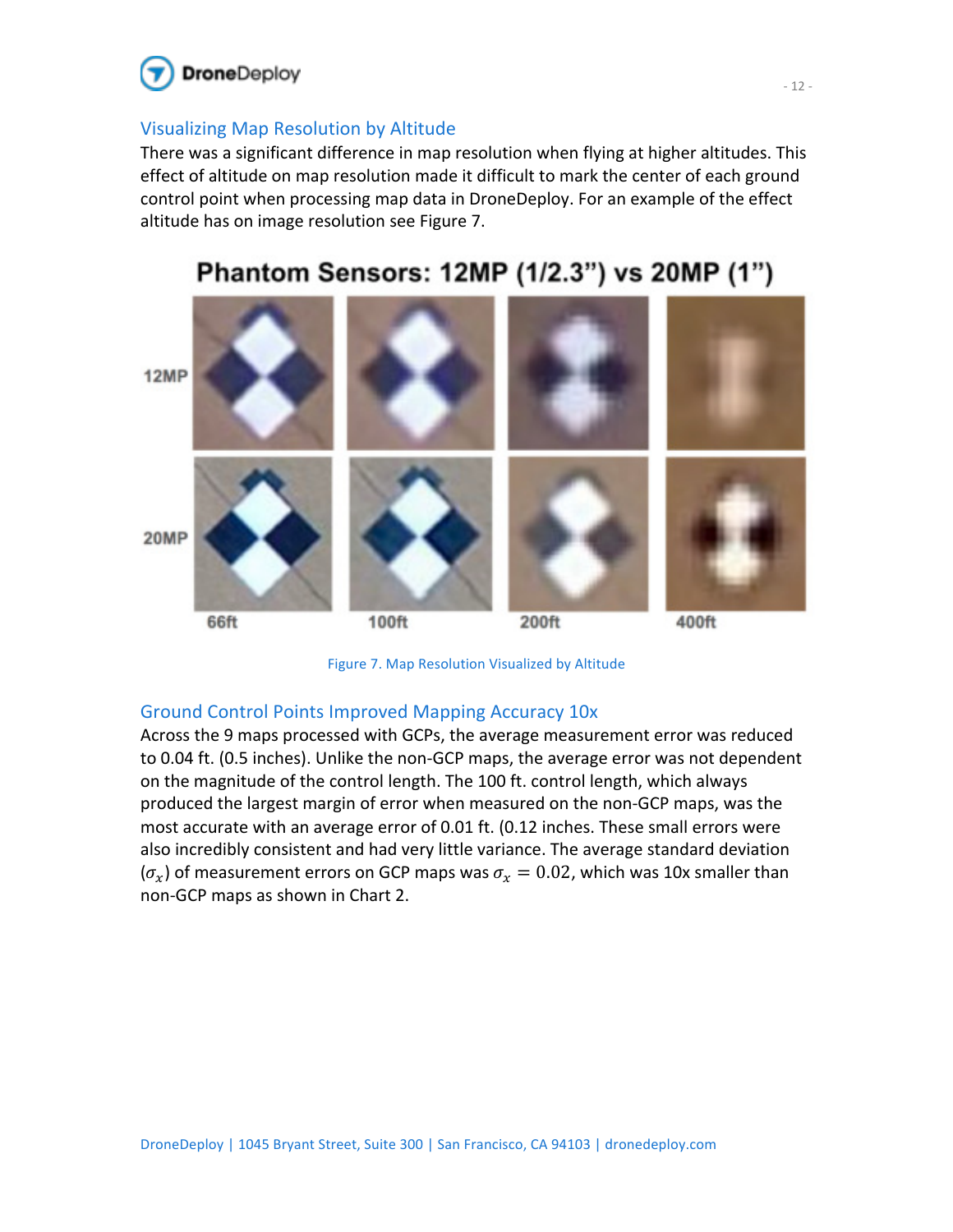





## **Conclusion**

### Use High Resolution Cameras for Increased Measurement Accuracy

DroneDeploy's data shows that using a camera with at least 20MP reduces the average margin of error in linear measurements to 0.64%. The data collected using the DJI Phantom 4 Pro and 20MP camera with mechanical shutter provided the most accurate data and measurement results compared with lower resolution cameras such as those used with the DJI Mavic Pro or Inspire Series. DroneDeploy suggests customers seeking to make the most accurate maps for measuring distances point-to-point use the Phantom 4 Pro.

### Fly Missions at Low Altitude for Higher Measurement Accuracy

DroneDeploy's data suggests that creating flight plans with lower elevations can reduce the margin of error significantly. Exact reductions in error are dependent upon the camera used. See Table 4 for a comparison of this reduction in both 12MP and 20MP DJI cameras. DroneDeploy recommends that pilots create flight plans that balance the needs of the mission against the flight settings. Fly lower, with higher overlap and sidelap, if one intends to make accurate linear measurements using the dronegenerated orthomosaic map. This will of course result in a larger image payload to be processed within the DroneDeploy map engine. This increase in images will also have an increase on upload and processing time.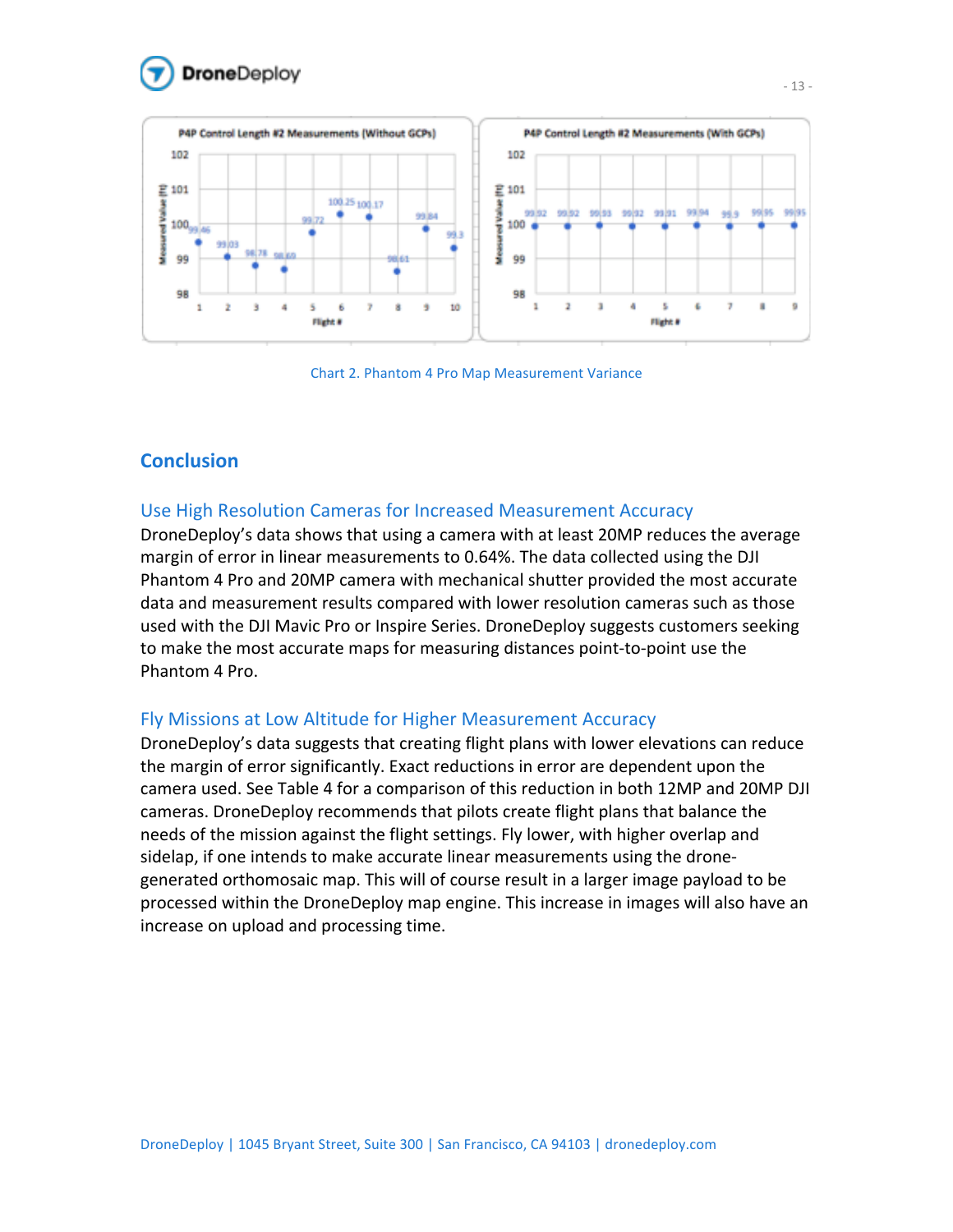

## Ground Control Points Produce the Most Consistent, Accurate Results

DroneDeploy's study shows that there can be a wide range of error present across datasets collected using DJI drone models and cameras. The average linear measurement margin of error without the use of ground control points was 1.1% of the control length, however, individual error values fell anywhere in the range of 0.01 ft. to 6.99 ft. If a project requires highly consistent rates of accuracy, or should mission-critical determinations need to be made from the dataset, then ground control points should be used. This study found that processing with ground control points reduced the average measurement error to 0.5 inches, a near 10x improvement, for all the control lengths. The measurement errors for GCP maps also showed a similar 10x reduction in the standard deviation of the error, meaning not only is GCP data more accurate, it is more consistent and reliable for applications that require higher accuracy.

#### Altitude Matters When Mapping with Ground Control Points

As previously mentioned, image resolution will be affected by altitude. This will make it difficult to mark the center of your ground control point marker when processing the map in DroneDeploy. Accuracy will not matter if you are unable to precisely identify the center of your target. Pilots should be sure to take this into consideration and adjust flight altitude to achieve a desired resolution that will allow them to properly and confidently identify the GCP target within their processed drone map.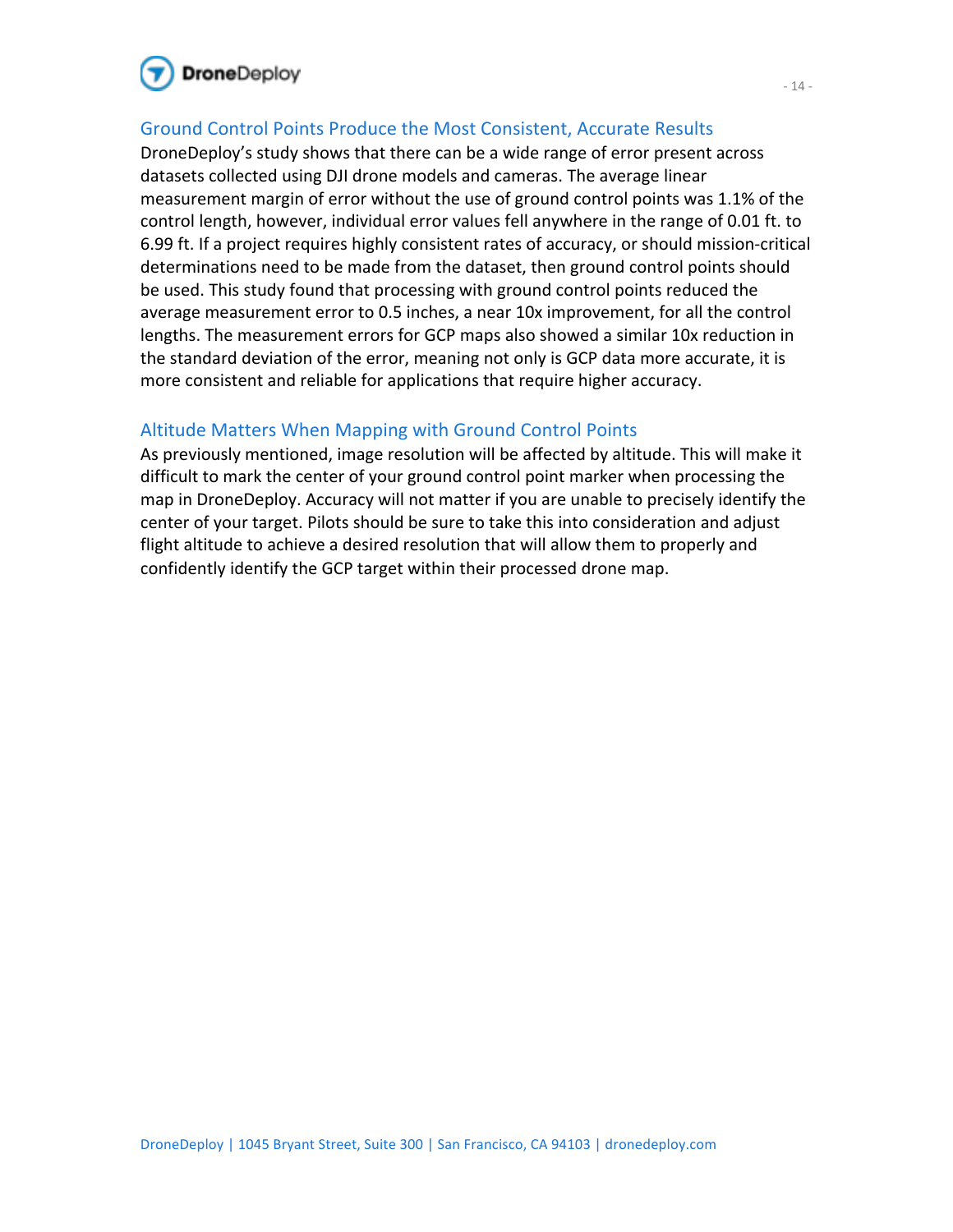

## **Additional DroneDeploy Resources**

A Guide to Using Ground Control Points with Drone Mapping Software

https://blog.dronedeploy.com/what-are-ground-control-points-gcps-and-how-do-i-usethem-4f4c3771fd0b 

Deciding If Your Drone Mapping Project Needs GCPs

https://blog.dronedeploy.com/when-to-use-ground-control-points-2d404d9f5b15 

Capturing Ground Control Points (GCPs)

https://support.dronedeploy.com/docs/working-gcp-step-by-step 

**GCP Request Checklist** 

https://support.dronedeploy.com/docs/gcp-request-checklist

DroneDeploy In-Browser GCP Tagging Workflow

https://support.dronedeploy.com/docs/in-browser-gcp-tagging 

## **Acknowledgements**

DroneDeploy would like to thank Alliant UAV for supporting this study by lending us the Emlid Reach RS. For US orders of the Emlid Reach RS please visit: https://alliantuav.com/product/reach-rs/ 

DroneDeploy would also like to thank Trimble for including us in the Catalyst beta program. For more information about the Trimble Catalyst visit: https://catalyst.trimble.com/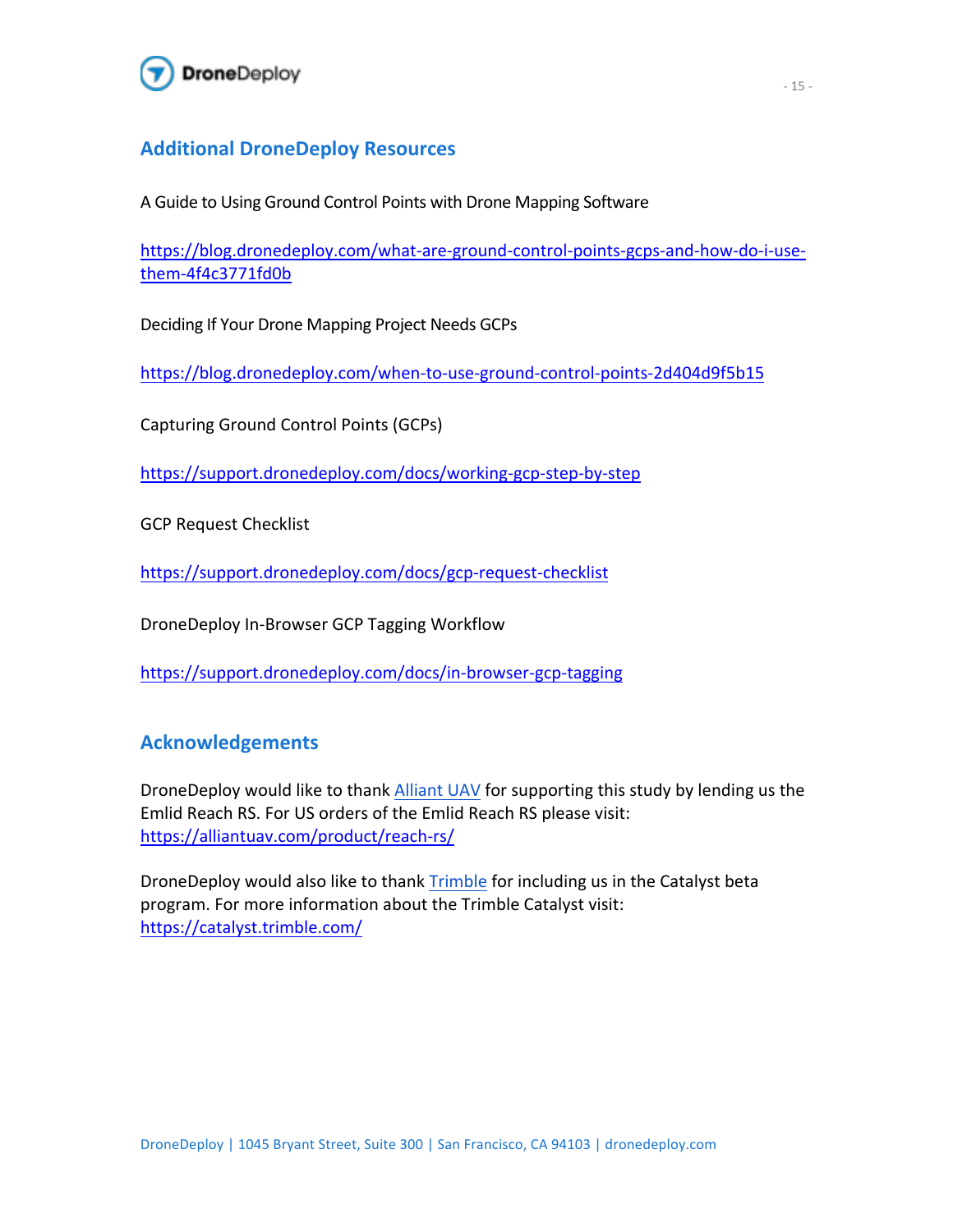

## **Appendix**

View Complete Dataset and Explore Completed Maps and Measurements: https://www.dropbox.com/s/wqqxhe6od798u4j/Linear%20Measurement%20Accuracy %20of%20DJI%20Drone%20Platforms%20and%20Cloud-Based%20Photogrammetry%20Appendix%20A%2C%20Dataset.xlsx?dl=0